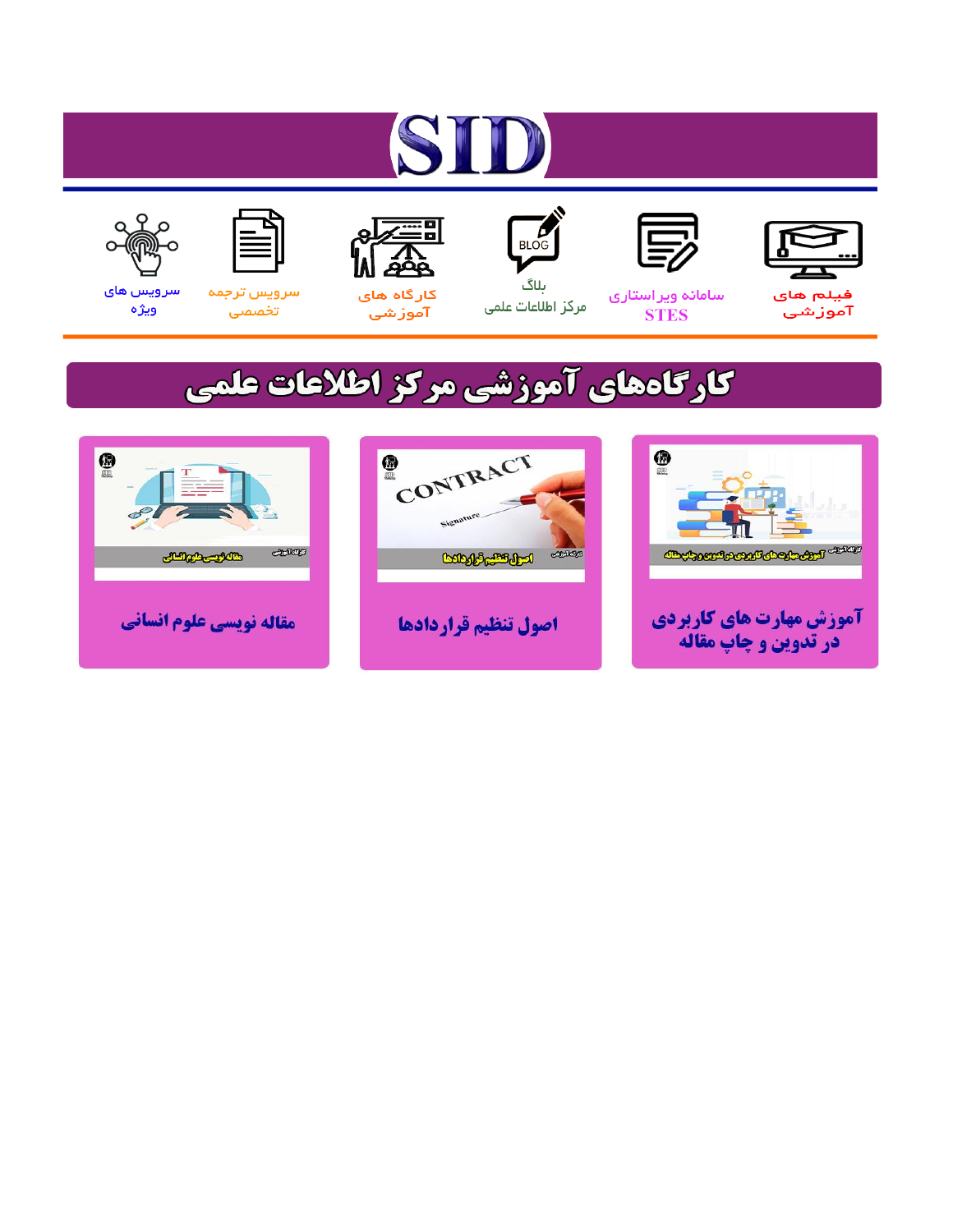

# **Viscoelastic Flow and Heat Transfer over a Non-Linearly Stretching Sheet: OHAM Solution**

M. Mustafa

*School of Natural Sciences (SNS), National University of Sciences and Technology (NUST), Islamabad 44000, Pakistan*

*Email: meraj\_mm@hotmail.com* 

(Received March 9, 2015; accepted June 24, 2015)

### **ABSTRACT**

### **NOMENCLATURE**

|                  | <b>ABSTRACT</b>                                                                                                                                                                                                                                                                                                                                                                                                                                                                                                                                                                                                                                                |                |                                                               |
|------------------|----------------------------------------------------------------------------------------------------------------------------------------------------------------------------------------------------------------------------------------------------------------------------------------------------------------------------------------------------------------------------------------------------------------------------------------------------------------------------------------------------------------------------------------------------------------------------------------------------------------------------------------------------------------|----------------|---------------------------------------------------------------|
|                  | In this paper the viscoelastic flow and heat transfer over a non-linearly stretching sheet with the power law<br>velocity of the form $u_w = cx^n$ is investigated for the first time. A prescribed power-law surface temperature                                                                                                                                                                                                                                                                                                                                                                                                                              |                |                                                               |
|                  | distribution of the form $T_w = T_{\infty} + Ax^n$ is considered. Mathematical model is constructed through the<br>constitutive equations of second grade fluid. The arising non-linear boundary value problem has been treated<br>analytically by a powerful optimal homotopy analysis method (OHAM). The solutions are found in excellent<br>agreement with the obtained numerical solutions in the case of Newtonian fluid. The results show that<br>velocity and skin friction coefficient have direct relationship with the power-law index $n$ . Further the<br>thermal boundary layer becomes thinner when larger values of $n$ are taken into account. |                |                                                               |
|                  | Keywords: Second grade fluid; Non-linearly stretching sheet; Heat transfer, Optimal homotopy analysis<br>method (OHAM); Non-linear problem.                                                                                                                                                                                                                                                                                                                                                                                                                                                                                                                    |                |                                                               |
|                  | <b>NOMENCLATURE</b>                                                                                                                                                                                                                                                                                                                                                                                                                                                                                                                                                                                                                                            |                |                                                               |
| a, n             | positive constants                                                                                                                                                                                                                                                                                                                                                                                                                                                                                                                                                                                                                                             | $T_{w}$        | wall temperature                                              |
| $C_{\rm f}$      | skin friction coefficient                                                                                                                                                                                                                                                                                                                                                                                                                                                                                                                                                                                                                                      | $T_{\infty}$   | ambient fluid temperature                                     |
| $\int$           | dimensionless stream function                                                                                                                                                                                                                                                                                                                                                                                                                                                                                                                                                                                                                                  | $u_{w}$        | velocity of the stretching sheet along the $x -$<br>direction |
| ħ                | auxiliary (convergence control) parameter in<br><b>OHAM</b>                                                                                                                                                                                                                                                                                                                                                                                                                                                                                                                                                                                                    | u, v           | velocity components along the $x-y$ -<br>directions           |
| $\boldsymbol{k}$ | thermal conductivity                                                                                                                                                                                                                                                                                                                                                                                                                                                                                                                                                                                                                                           |                | differentiation with respect to $\eta$                        |
| K                | local second grade fluid parameter                                                                                                                                                                                                                                                                                                                                                                                                                                                                                                                                                                                                                             | $\alpha_{1}$   | material fluid parameter                                      |
| $Nu_{x}$         | local Nusselt number                                                                                                                                                                                                                                                                                                                                                                                                                                                                                                                                                                                                                                           | $\alpha$       | thermal diffusivity                                           |
| Pr               | Prandtl number                                                                                                                                                                                                                                                                                                                                                                                                                                                                                                                                                                                                                                                 | $\eta$         | similarity variable                                           |
| $q_{\parallel}$  | embedding parameter in OHAM                                                                                                                                                                                                                                                                                                                                                                                                                                                                                                                                                                                                                                    | $\mu$          | dynamic viscosity                                             |
| $q_{w}$          | wall heat flux                                                                                                                                                                                                                                                                                                                                                                                                                                                                                                                                                                                                                                                 | $V_f$          | kinematic viscosity                                           |
| $Re_{r}$         | local Reynolds number                                                                                                                                                                                                                                                                                                                                                                                                                                                                                                                                                                                                                                          | $\theta$       | dimensionless temperature                                     |
| T                | fluid temperature                                                                                                                                                                                                                                                                                                                                                                                                                                                                                                                                                                                                                                              | $\rho$         | fluid density                                                 |
|                  |                                                                                                                                                                                                                                                                                                                                                                                                                                                                                                                                                                                                                                                                | $\tau_{\rm w}$ | wall shear stress                                             |
|                  |                                                                                                                                                                                                                                                                                                                                                                                                                                                                                                                                                                                                                                                                |                |                                                               |

#### **1 INTRODUCTION**

Non-Newtonian fluid mechanics has emerged as one of the most important subjects of modern applied mechanics. Materials encountered in

industry and medicine such as multigrade oils, composite materials, blood, polymers, liquid detergents, fruit juices, printing inks and industrial suspensions exhibit the shear-rate dependent viscosity and thus fall outside the classical model of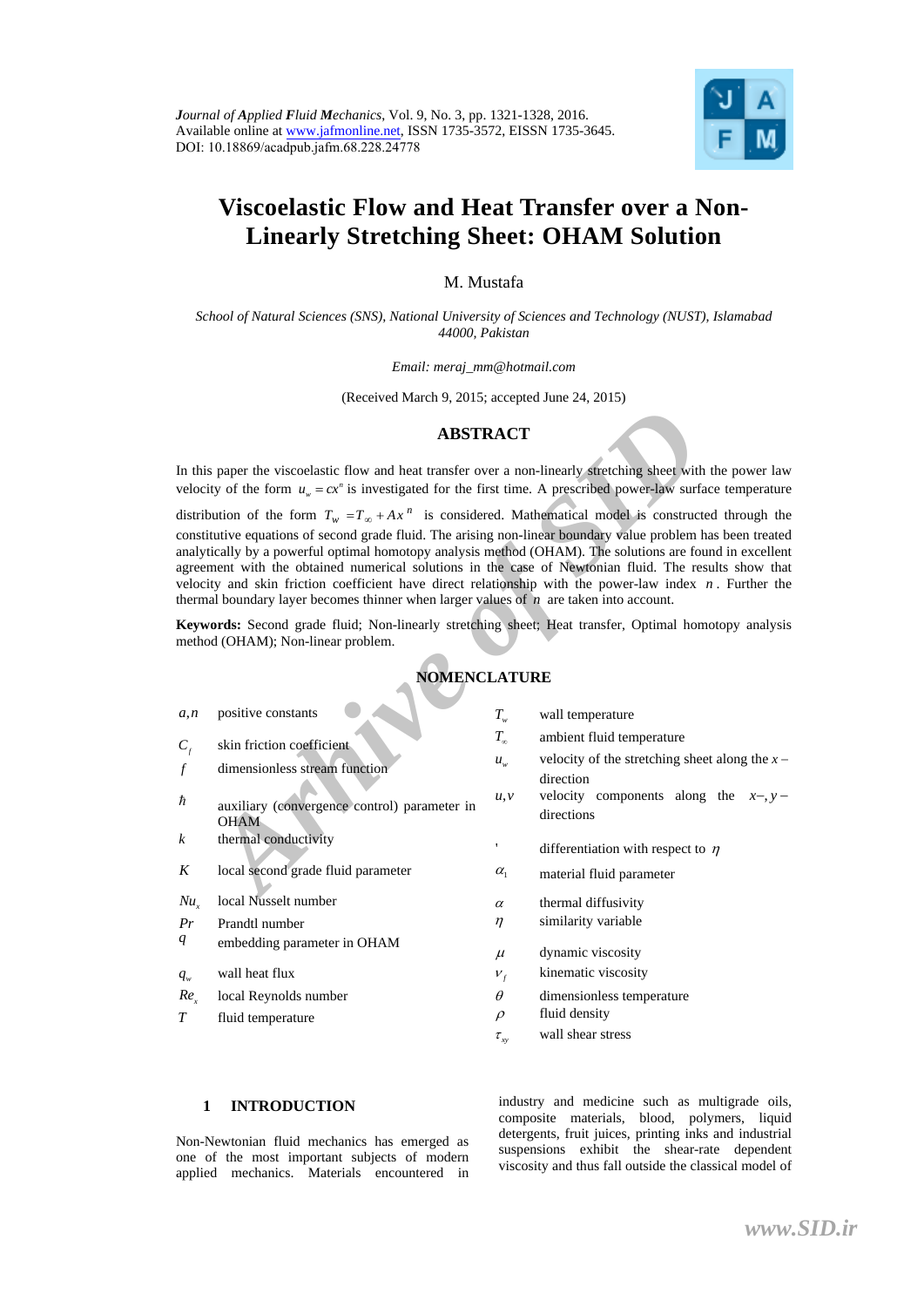Learning surface using experiment the content of the motoclopesity of the matrix of the method by with variable wall heat flux was a stretching sheet were addensed as become the hydro-magnetic flow of second  $u \frac{\partial u}{\partial x} +$ Newtonian fluids. The frequently discussed powerlaw fluid model has tendency to describe shearthinning as well as shear-thickening effects. The former is a common characteristic of many non-Newtonian fluids including blood, polymers and composite materials. On the other hand, some fluids possess normal stress differences which can be described through second grade fluid model. In contrast to the power-law model, the second grade fluid model has been scarcely discussed in the literature due to its complex constitutive relationship between stress and shear rate. Vajravelu and Roper (1999) numerically investigated the flow and heat transfer in second grade fluid in the presence of viscous dissipation and heat generation/absorption. Later, Ariel (2001) discussed the axisymmetric flow of second grade fluid past a radially stretching surface using explicit finite difference scheme. Stagnation-flow of second grade fluid with variable wall heat flux was described by Massoudi (2003). Effects of heat transfer on the hydro-magnetic flow of second grade fluid past a stretching sheet were addressed by Liu (2004). Cortell (2006) extended this problem for permeable stretching sheet. Hayat and Sajid (2007) presented homotopy based analytic solution for second grade fluid flow caused by linearly stretching sheet. Abbas *et al*. (2008) described the flow of second grade fluid due to oscillatory stretching sheet. They presented both numerical and analytical solutions of the arising non-linear problem. Abel and Mahesha (2008) discussed the flow of second grade fluid with variable thermal conductivity, radiation and non uniform heat source/sink. Hayat *et al*. (2009) investigated the boundary layer flow over a flat plate with uniform free stream, the so-called Blasius flow, by considering second grade fluid. Simultaneous effects of heat and mass transfer on the flow of second grade fluid with Dufour and Soret effects were examined by Hayat *et al*. (2010). Recently a variety of two-dimensional flow problems concerning second grade fluid have been discussed in the literature (see Abel *et al*. (2010), Olajuwon (2011), Hayat *et al*. (2012), Raftari *et al*. (2013), Mustafa *et al*. (2014), Mastroberardino (2014), Weidman (2014) and Turkyilmazoglu (2014)).

To the best of author's knowledge, the flow of viscoelastic fluid due to non-linearly stretching surface is not yet reported. This work is therefore undertaken to fill such a void. Heat transfer analysis is also carried out by assuming a power-law surface temperature distribution. Mathematical formulation involves the constitutive relationships of second grade fluid. The arising non-linear boundary value problem is tackled through a powerful analytic approach namely optimal homotopy analysis method (OHAM) (see Marinca and Herisanu (2008), Niu and Wang (2010), Liao (2010), Abbasbandy *et al*. (2011), Sheikholeslami *et al*. (2011), Mustafa *et al*. (2013a), Mustafa *et al*. (2013b), Sheikholeslami *et al*. (2014), Rashidi *et al*. (2014) and Hassan and Rashidi (2014)). Graphs are presented to examine the behaviors of parameters entering in the problem. Expressions of skin friction coefficient and local Nusselt number are evaluated and discussed in detail.

#### **2 PROBLEM FORMULATION**

Consider the two-dimensional flow of an incompressible second grade fluid and heat transfer over a plane surface coincident with the plane  $y = 0$ . The sheet is stretched in its own plane with the velocity  $u_w = cx^n$ , where  $c, n > 0$  are constants. Temperature across the sheet varies non-linearly in the form  $T_w = T_\infty + Ax^n$ , where *A* is a constant and  $T_{\infty}$  denotes the ambient fluid temperature. The boundary layer equations governing the flow of second grade and heat transfer in the absence of viscous dissipation and heat generation/absorption can be expressed as below:



where  $u$  and  $v$  are the velocity components along the *x*  $\sim$  and *y*  $\sim$  directions respectively, *v* is the kinematic viscosity,  $\alpha_1$  is the material fluid parameter, *k* is the thermal conductivity,  $\rho C$  is the effective heat capacity of the fluid and *T* is the local fluid temperature. The boundary conditions are as under:

$$
u = u_w(x) = cx^n, \quad T = T_w(x) = T_\infty + Ax^n \text{ at } y = 0,
$$
  

$$
u \to 0, \quad T \to T_\infty \text{ as } y \to \infty.
$$
 (4)

Introducing the following similarity transformations

$$
\eta = \sqrt{\frac{c(n+1)}{2\nu}} x^{\frac{n-1}{2}} y, u = cx^{n} f'(\eta),
$$
  
\n
$$
v = -\sqrt{\frac{av(n+1)}{2}} x^{\frac{n-1}{2}} \left( f(\eta) + \frac{n-1}{n+1} \eta f'(\eta) \right),
$$
  
\n
$$
\theta(\eta) = \frac{T - T_{\infty}}{T_{\infty} - T_{\infty}},
$$
\n(5)

Eq.  $(1)$  is identically satisfied and Eqs.  $(2)-(4)$ become

$$
f''' + ff'' - \frac{2n}{n+1}f'^2 +
$$
  
\n
$$
K\left[ (3n-1)ff''' - \left(\frac{n+1}{2}\right)ff'^2 - \left(\frac{3n-1}{2}\right)f''^2 \right] = 0,
$$
  
\n(6)

$$
\frac{1}{\Pr} \theta'' + f \theta' - \frac{2n}{n+1} f' \theta = 0,\tag{7}
$$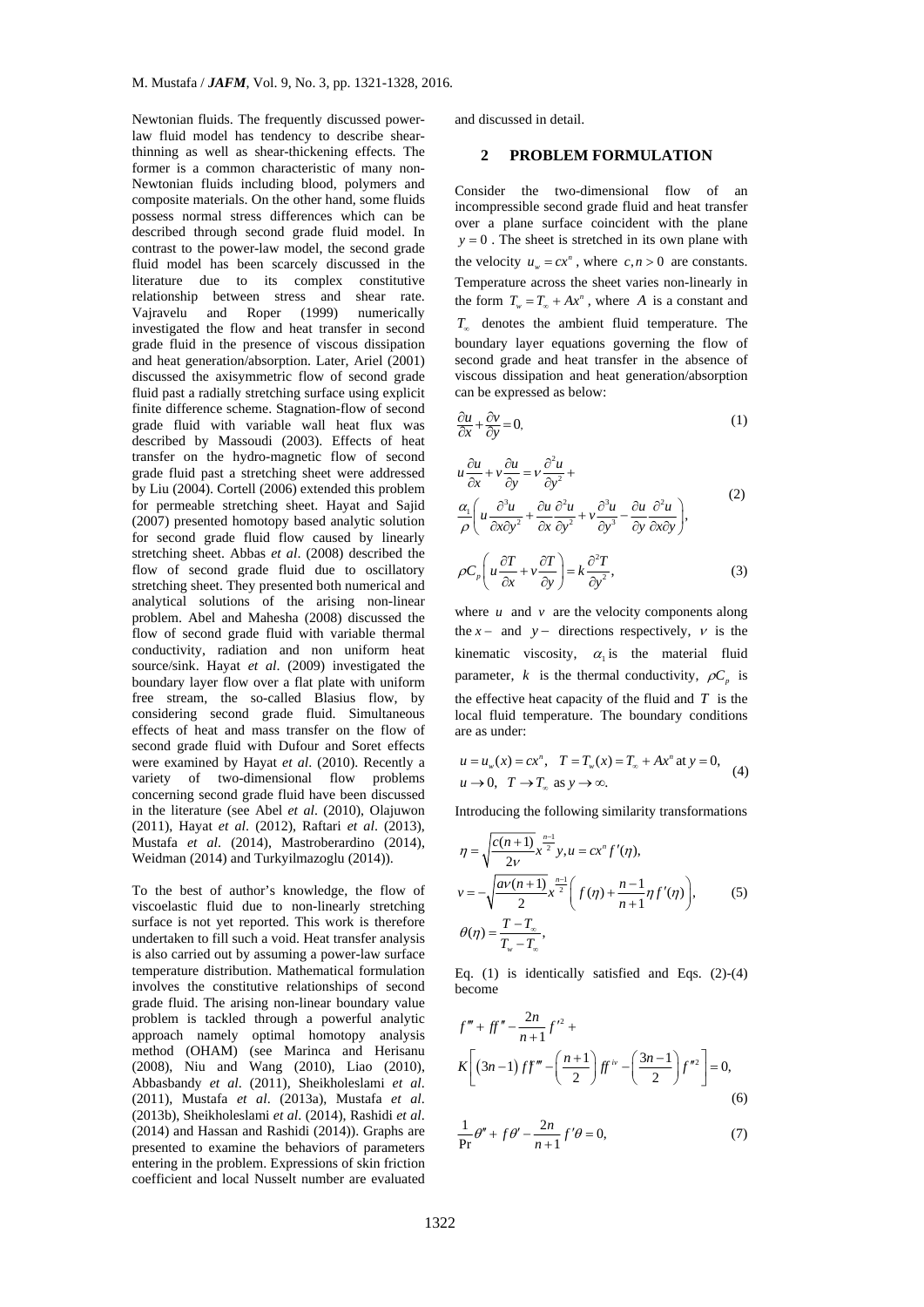$$
f(0) = 0, f'(0) = 1, \theta(0) = 1, f'(\infty) \to 0,
$$
  
 $\theta(\infty) \to 0,$  (8)

Where  $K = \alpha_1 c x^{n-1} / \mu$  is the local second grade fluid parameter and  $Pr = \mu C_p / k$  is the Prandtl number.

The skin friction coefficient  $C_f$  and local Nusselt number  $Nu_x$  are defined as below:

$$
C_f = \frac{\tau_w}{\rho u_w^2}, \qquad Nu_x = \frac{xq_w}{T_w - T_w}, \tag{9}
$$

where  $\tau_w$  is the wall shear stress and  $q_w$  is the wall heat flux defined as:

$$
\tau_{w} = \left[ \mu \frac{\partial u}{\partial y} + \alpha_{1} \left( u \frac{\partial^{2} u}{\partial x \partial y} + v \frac{\partial^{2} u}{\partial y^{2}} - 2 \frac{\partial u}{\partial y} \frac{\partial v}{\partial y} \right) \right]_{y=0},
$$
\n
$$
q_{w} = -k \left( \frac{\partial T}{\partial y} \right)_{y=0},
$$
\n(10)

Using Eqs. (5) and (10) in Eq. (9), one obtains

Re<sub>x</sub><sup>1/2</sup> C<sub>f</sub> = 
$$
\sqrt{\frac{n+1}{2}} \left[ 1 + K \left( \frac{7n-1}{2} \right) \right] f''(0),
$$
  
Re<sub>x</sub><sup>-1/2</sup> Nu<sub>x</sub> =  $-\sqrt{\frac{n+1}{2}} \theta'(0),$  (11)

where  $\text{Re}_x = u_w x / v$  is the local Reynolds number.

#### **2.1 Particular Cases**

- (i) When  $K = 0$ , viscous flow and heat transfer due to non-isothermal non-linearly stretching sheet is obtained, as discussed by Cortell (2006). In this problem, when  $Pr = 1$ , the solution of  $f'$  is also a solution of  $\theta$
- (ii) When  $n = 0$ , Eqs. (8)-(10) reduce to the well known Sakiadis flow problem in second grade fluid.
- (iii)When  $n = 1$ , flow of second grade fluid and heat transfer due to non-isothermal linearly stretching sheet is achieved.

#### **3 OPTIMAL HOMOTOPY ANALYSIS METHOD (OHAM)**

In order to derive analytic solutions of Eqs. (6)-(8) by optimal homotopy analysis method (OHAM), we choose the following initial guesses  $f_0$  and  $\theta_0$  of  $f(\eta)$  and  $\theta(\eta)$  as under:

$$
f_0(\eta) = 1 - \exp(-\eta), \quad \theta_0(\eta) = \exp(-\eta),
$$
 (12)

and the auxiliary linear operators are selected as below:

$$
\mathbf{L}_f(f) = \frac{d^3 f}{d\eta^3} - \frac{df}{d\eta}, \quad \mathbf{L}_\theta(\theta) = \frac{d^2 \theta}{d\eta^2} - \theta. \tag{13}
$$

If  $q \in [0,1]$  is an embedding parameter and  $\hbar$  the non-zero auxiliary parameter, then generalized homotopic equations corresponding to  $(8)-(10)$  can be expressed as follows:

$$
(1-q)\mathbf{L}_f[\hat{f}(\eta,q) - f_0(\eta)] = q\hbar\mathbf{N}_f[\hat{f}(\eta;q)], \qquad (14)
$$

$$
(1-q)\mathbf{L}_{\theta}[\Theta(\eta;q) - \theta_0(\eta)] = q\hbar \mathbf{N}_{\theta} \left[ \hat{f}(\eta;q), \Theta(\eta;q) \right],
$$
\n(15)

$$
\hat{f}(\eta; q) \Big|_{\eta=0} = 0, \left. \frac{\partial \hat{f}(\eta; q)}{\partial \eta} \right|_{\eta=0} = 1, \left. \Theta(\eta; q) \right|_{\eta=0} = 1, (16)
$$

$$
\left.\frac{\partial \hat{f}(\eta;q)}{\partial \eta}\right|_{\eta\to\infty}=0,\ \Theta(\eta;q)\right|_{\eta\to\infty}=0,
$$

in which the non-linear operators  $N_f$  and  $N_g$ through Eqs. (8) and (9) are

flux defined as:

\n
$$
\left[ \frac{\partial u}{\partial y} + \alpha_i \left( u \frac{\partial^2 u}{\partial x \partial y} + v \frac{\partial^2 u}{\partial y^2} - 2 \frac{\partial u}{\partial y} \frac{\partial v}{\partial y} \right) \right]_{y=0},
$$
\nin which the non-linear operators **N**<sub>f</sub> and **N**<sub>0</sub>

\n
$$
= k \left( \frac{\partial T}{\partial y} \right)_{y=0},
$$
\nthrough Eqs. (5) and (10) in Eq. (9), one obtains

\n
$$
c_f = \sqrt{\frac{n+1}{2}} \left[ 1 + K \left( \frac{7n-1}{2} \right) \right] f'(0),
$$
\n
$$
R = \left( \frac{n+1}{2} \right) f'(0),
$$
\n
$$
R = \left( \frac{n+1}{2} \right) f'(0),
$$
\n
$$
R = \left( \frac{n+1}{2} \right) f'(0),
$$
\n
$$
R = \left( \frac{n+1}{2} \right) f'(0),
$$
\n
$$
R = \left( \frac{n+1}{2} \right) f'(0),
$$
\n
$$
R = \left( \frac{n+1}{2} \right) f'(0),
$$
\n
$$
R = \left( \frac{n+1}{2} \right) f'(0),
$$
\n
$$
R = \left( \frac{n+1}{2} \right) f'(0),
$$
\n
$$
R = \left( \frac{n+1}{2} \right) f'(0),
$$
\n
$$
R = \left( \frac{n+1}{2} \right) f'(0),
$$
\n
$$
R = \left( \frac{n+1}{2} \right) \left( \frac{\partial^2 f'(0), g}{\partial \eta^2} \right)^2
$$
\nParticular Cases

\nObtained, as discussed by Cortell (2006). In

\nWhen *n* = 0, **Bayes (8)** (O) reduce to the well and non-linear of the solution of *f* is

\nWhen *n* = 0, **Bayes (8)** (O) reduce to the well and

\nWhen *n* = 1, **flow of second grade fluid and**

\nBy Taylor series expansion one obtains

\nBy Taylor series expansion

$$
\mathbf{N}_{\theta} \left[ \hat{f}(\eta; q), \Theta(\eta; q) \right] = \frac{1}{\text{Pr}} \frac{\partial^2 \Theta(\eta; q)}{\partial \eta^2} + \hat{f}(\eta, p) \frac{\partial \Theta(\eta; q)}{\partial \eta} - \hat{f}(\eta; q) \frac{\partial \hat{f}(\eta; q)}{\partial \eta} - \frac{\left(\frac{2n}{n+1}\right) \frac{\partial \hat{f}(\eta; q)}{\partial \eta} \Theta(\eta; q),
$$
\n(18)

By Taylor series expansion one obtains

$$
\hat{f}(\eta; q) = f_0(\eta) + \sum_{m=1}^{\infty} f_m(\eta) q^m;
$$
\n
$$
f_m(\eta) = \frac{1}{m!} \frac{\partial^m \hat{f}(\eta; q)}{\partial \eta^m} \bigg|_{q=0},
$$
\n(19)

$$
\Theta(\eta; q) = \theta_0(\eta) + \sum_{m=1}^{\infty} \theta_m(\eta) q^m;
$$
  

$$
\theta_m(\eta) = \frac{1}{m!} \frac{\partial^m \Theta(\eta; q)}{\partial \eta^m} \bigg|_{q=0}.
$$
 (20)

The final solutions can be obtained by substituting  $q = 1$  in the above equations. The functions  $f_m$  and  $\theta_m$  can be determined from the deformation of Eqs. (8)-(10). Explicitly *m*th-order deformation equations corresponding to Eqs. (8)-(10) are as under: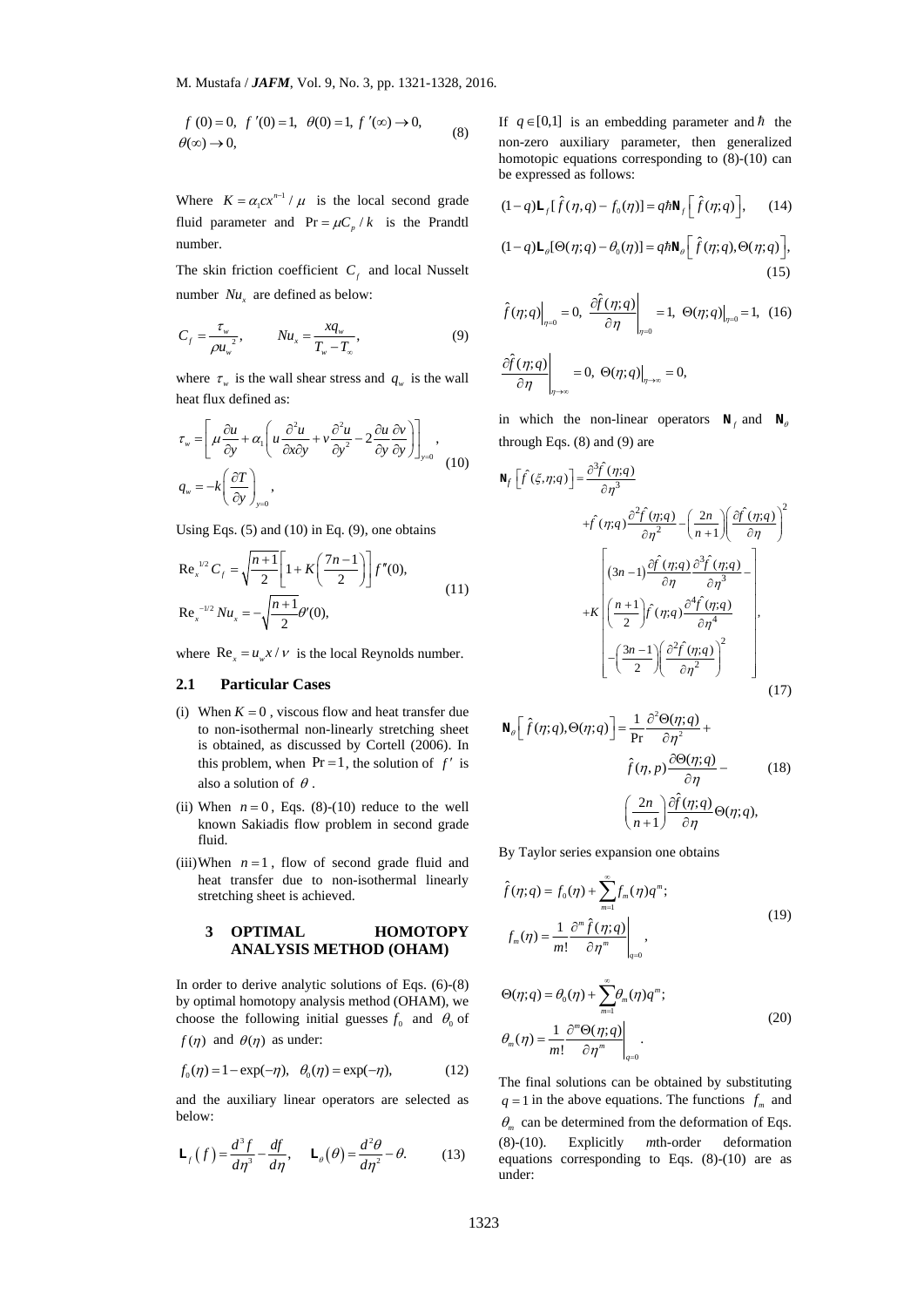$$
\mathbf{L}_f\left[f_m(\eta) - \chi_m f_{m-1}(\eta)\right] = \hbar \mathbf{R}_m^f(\eta),\tag{21}
$$

$$
\mathbf{L}_{\theta}\Big[\theta_{m}\big(\eta\big)-\chi_{m}\theta_{m-1}\big(\eta\big)\Big]=\hbar\mathbf{R}_{m}^{\theta}\big(\eta\big),\tag{22}
$$

$$
f_m(0) = 0, \left. \frac{df_m(\eta)}{d\eta} \right|_{\eta=0} = 0, \left. \frac{d\theta_m(\eta)}{d\eta} \right|_{\eta=0} = -\gamma (1 - \theta_m(0)),
$$
\n(23)

$$
\left.\frac{df_m(\eta)}{d\eta}\right|_{\eta\to+\infty}=0,\ \theta_m(\infty)=0,
$$

$$
\mathbf{R}_{m}^{f}(\eta) = \frac{d^{3}f_{m-1}}{d\eta^{3}} + \frac{d^{3}f_{k}}{d\eta^{3}} + \sum_{k=1}^{m-1} \left[ f_{k} \cdot \frac{d^{2}f_{k}}{d\eta^{2}} - \left( \frac{2n}{\eta} \right) \frac{df_{m-k}}{d\eta^{2}} \frac{df_{k}}{d\eta^{2}} \right] \tag{24}
$$

$$
\sum_{k=0}^{m-1} \left[ f_{m-1-k} \frac{d^2 f_k}{d \eta^2} - \left( \frac{2n}{n+1} \right) \frac{df_{m-1-k}}{d \eta} \frac{df_k}{d \eta} \right]
$$
(24)  
+K
$$
\sum_{k=0}^{m-1} \left[ \left( \frac{3n-1}{2} \right) \frac{df_{m-1-k}}{d \eta} \frac{d^3 f_k}{d \eta^3} - \right] + K \sum_{k=0}^{m-1} \left( \frac{n+1}{2} \right) f_{m-1-k} \frac{d^4 f_k}{d \eta^4} - \left( \frac{3n-1}{2} \right) \frac{d^2 f_{m-1-k}}{d \eta^2} \frac{d^2 f_k}{d \eta^2} \right],
$$
  

$$
\mathbf{R}_m^{\theta}(\eta) = \frac{1}{\text{Pr}} \frac{d^2 \theta_{m-1}}{\partial \eta^2} + \sum_{k=0}^{m-1} \left( f_{m-1-k} \frac{d \theta_k}{\partial \eta} - \left( \frac{2n}{n+1} \right) \frac{df_{m-1-k}}{\partial \eta} \theta_k \right),
$$
(25)

$$
\chi_m = \begin{cases} 0, & m \le 1, \\ 1, & m > 1. \end{cases}
$$
 (26)

The optimal values of the convergence control parameter  $\hbar$  can be determined by minimizing the squared residuals of the governing Eqs. (6) and (7),  $\zeta^{f}_{M}, \zeta^{g}_{M}$  in the domain  $\eta \in [0, \infty)$ 

$$
\zeta^{f}{}_{M} = \int_{0}^{\infty} \left[ \mathbf{N}_{f} \left( \sum_{j=0}^{M} f_{j}(\eta) \right) \right]^{2} \mathbf{d}\eta, \qquad (27)
$$

$$
\zeta^{{\theta}{}_{M}} = \int_{0}^{\infty} \left[ \mathbf{N}_{\theta} \left( \sum_{j=0}^{M} f_{j}(\eta) \sum_{j=0}^{M} \theta_{j}(\eta) \right) \right]^{2} \mathbf{d}\eta. \qquad (28)
$$

Similar kind of error has also been considered in previous studies (see Liao (2010)). The smaller  $\zeta_M$ 's, the more accurate the *M*-th order approximation of the solution. First of all we plot the so called  $\hbar$  -curves and the squared residuals given in (27) and (28) in Figs. 1-3. A sample of optimal values of  $\hbar$  for functions  $f$  and  $\theta$  for different values of parameter *n* has been given in Table 1.

#### **4 RESULTS AND DISCUSSION**

This section focuses on the physical behaviors of the involved paramaters on the velocity and temperature distributions. Figs. 4 and 5 compare the 15<sup>th</sup>-order OHAM solutions for different values of

*n* and Pr with the corresponding numerical solutions when  $K = 0$ . Here the numerical solutions have been derived by MATLAB built in routine *bvp4c*. It can be seen that both the solutions coincide for both small and large values of *n* and Pr .



**Fig. 2. Averaged square residual for the function**  *f* .



Fig. 3. Averaged residual for the function  $\theta$ .

Fig. 6 presents the variation in velocity distribution with an increase in power-law index *n* . The bigger values of *n* imply larger velocity of the stretching sheet. Due to this reason the  $x -$  component of velocity in the neighborhood of the sheet increases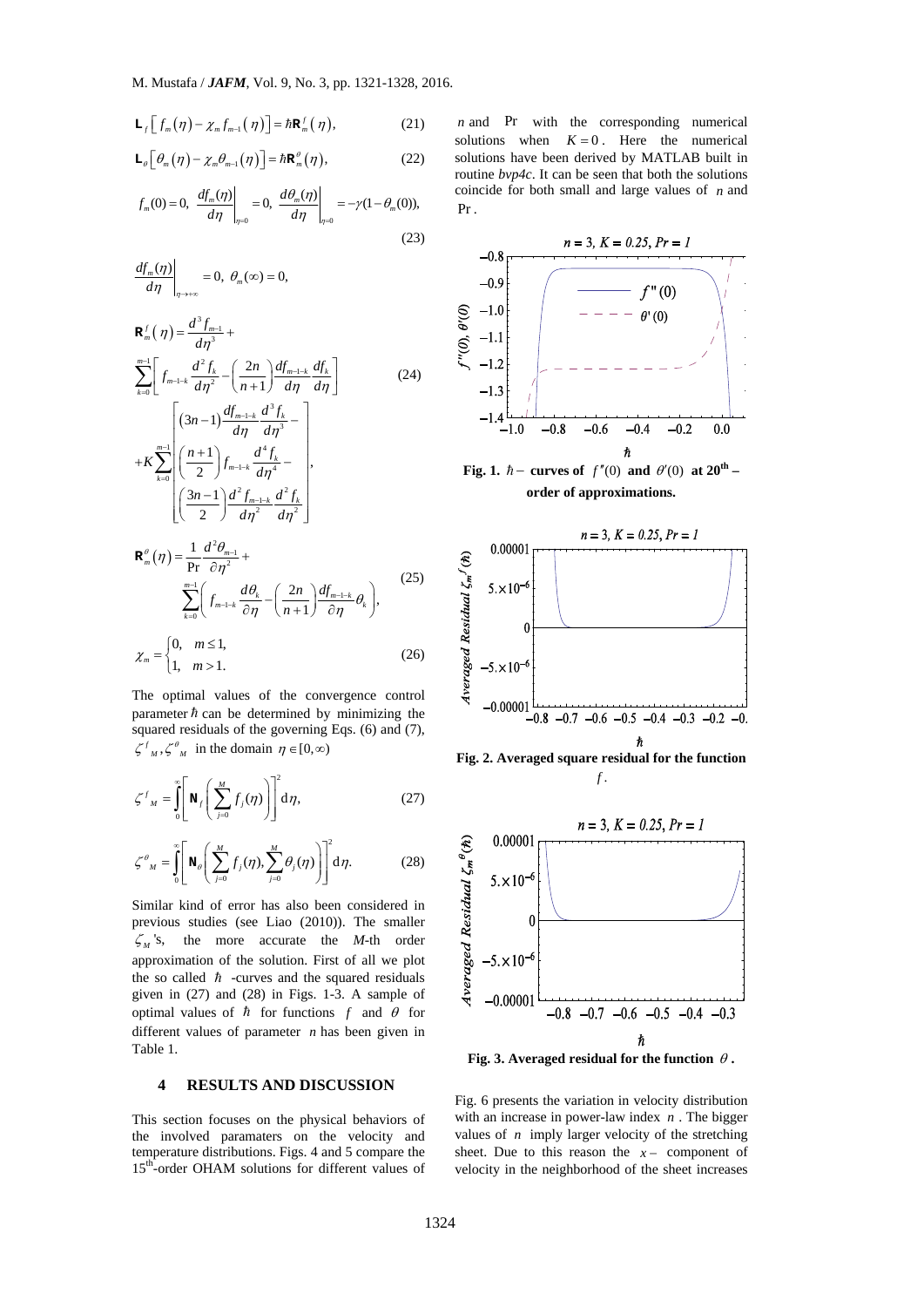when  $n$  is increased. It may be noted that profiles descend to zero at larger values of  $\eta$  when *n* is increased indicating an augmentation in the boundary layer thickness. Fig. 7 is prepared to examine the impact of local second grade fluid parameter *K* on the hydrodynamic boundary layer. The velocity approaches zero value at large distance from the sheet when  $K$  is increased. This indicates that boundary layer thickness is an increasing function of *K* .



**Fig. 4. Temperature profiles for different values**  of *n* in Newtonian fluid case ( $K = 0$ ). Lines: 15<sup>th</sup> **–order OHAM solution; Circles: Numerical solution.** 



**Fig. 5. Temperature profiles for different values**  of Pr in Newtonian fluid case ( $K = 0$ ). Lines: **15th –order OHAM solution; Circles: Numerical solution.** 





Fig. 8 plots the skin friction coefficient Re<sup> $1/2$ </sup> C<sub>f</sub> against the viscoelastic fluid parameter *K* for different values of *n* . It is quite obvious that larger values of *n* indicates larger sheet velocity which requires stronger driving force at the wall. Consequently the wall shear stress increases with an increase in *n* . For a fixed value of *n* , wall shear stress reduces when *K* is increased. From the industrial point of view, this outcome is undesirable since the power required in displacing the fluid over the sheet increases when *K* is increased.



**Fig. 8. Variation of**  $\text{Re}_x^{\mu_2} C_f$  with *n* and *K*.



The variation in temperature distribution with an increase in power-law index *n* can be observed from Fig. 9. Both temperature  $\theta$  and thermal boundary layer thickness are decreasing functions of power-law index *n* . From the physical point of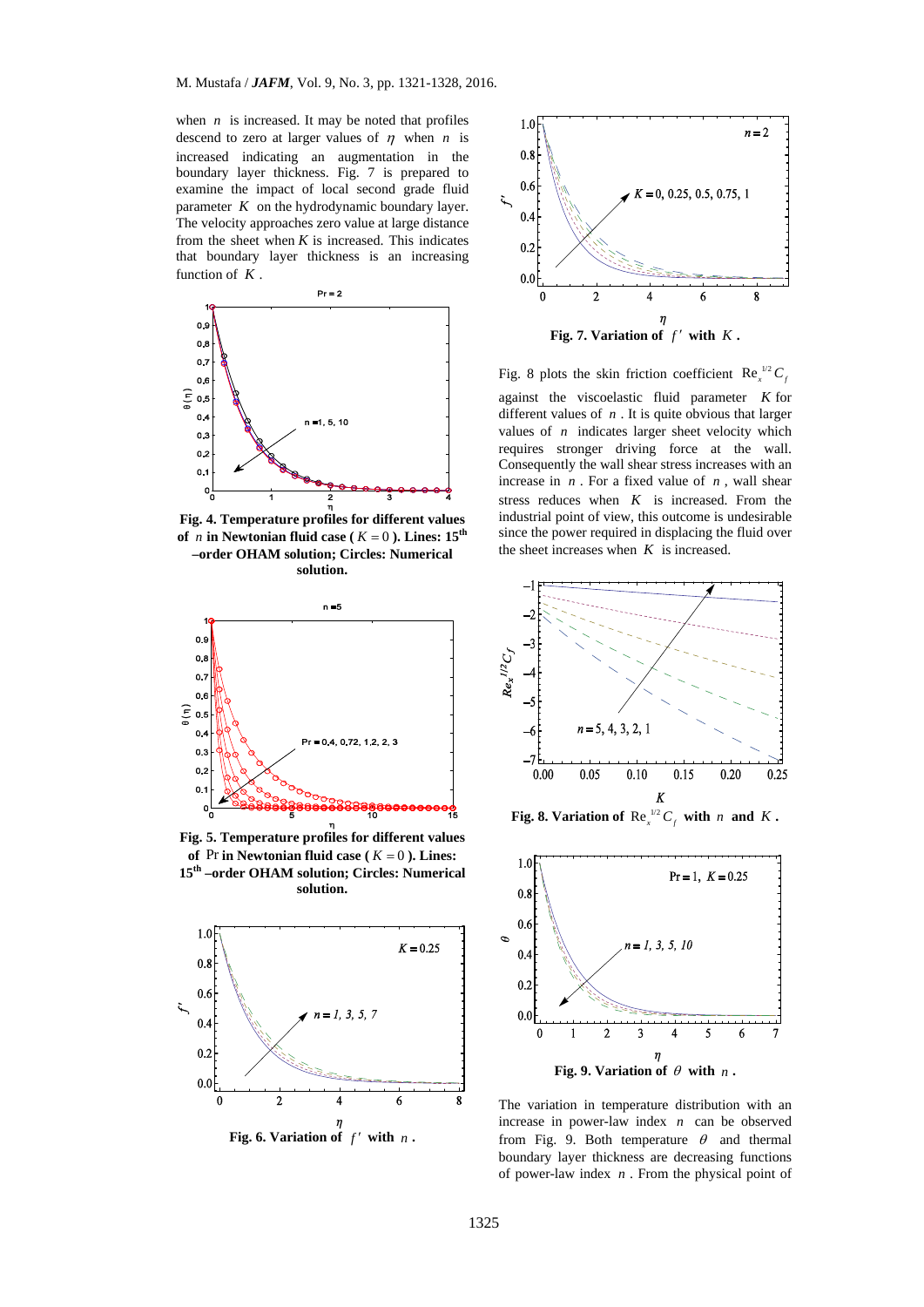| $\boldsymbol{n}$ | Optimal $\hbar$ for $f$ | Minimum $\zeta^t_{M}$   | Optimal $\hbar$ for $\theta$ | Minimum $\zeta_{M}^{\theta}$ |
|------------------|-------------------------|-------------------------|------------------------------|------------------------------|
| - 0              | $-1.025$                | $1.52 \times 10^{-11}$  | $-1.184$                     | $7.96 \times 10^{-12}$       |
|                  | $-0.738$                | $2.26 \times 10^{-27}$  | $-1.198$                     | $6.11 \times 10^{-16}$       |
| $\mathcal{L}$    | $-0.738$                | $1.020 \times 10^{-17}$ | $-0.879$                     | $1.37 \times 10^{-13}$       |
| $\mathcal{R}$    | $-0.585$                | $8.24 \times 10^{-15}$  | $-0.678$                     | $1.11 \times 10^{-11}$       |
|                  | $-0.480$                | $3.94 \times 10^{-13}$  | $-0.557$                     | $1.61 \times 10^{-10}$       |
|                  | $-0.408$                | $5.06 \times 10^{-12}$  | $-0.478$                     | $1.59 \times 10^{-9}$        |

Table 1 Optimal values of the auxiliary parameter  $\hbar$  at 15<sup>th</sup>-order of approximations for different **values of** *n* when  $K = 0.25$  and  $Pr = 1$ 

**Table 2 Values of skin friction coefficient**  $\text{Re}_x^{1/2} C_f$  **and**  $\text{Re}_x^{-1/2} Nu_x$  **when**  $\text{Pr} = 1$ 

| n                                                                                                                                                                                                                                                                                                                                                                                                                                                                                                                                                                                                     | K              | $\text{Re}_x^{1/2} C_f$ | $\text{Re}_{r}^{-1/2}Nu_{r}$            |  |  |  |
|-------------------------------------------------------------------------------------------------------------------------------------------------------------------------------------------------------------------------------------------------------------------------------------------------------------------------------------------------------------------------------------------------------------------------------------------------------------------------------------------------------------------------------------------------------------------------------------------------------|----------------|-------------------------|-----------------------------------------|--|--|--|
|                                                                                                                                                                                                                                                                                                                                                                                                                                                                                                                                                                                                       | $\theta$       | $-0.44375$              | 0.44375                                 |  |  |  |
| 0                                                                                                                                                                                                                                                                                                                                                                                                                                                                                                                                                                                                     | 0.25           | $-0.38276$              | 0.44634                                 |  |  |  |
| (Sakiadis flow problem)                                                                                                                                                                                                                                                                                                                                                                                                                                                                                                                                                                               | 0.5            | $-0.32416$              | 0.44847                                 |  |  |  |
|                                                                                                                                                                                                                                                                                                                                                                                                                                                                                                                                                                                                       | 0.75           | $-0.26742$              | 0.45024                                 |  |  |  |
|                                                                                                                                                                                                                                                                                                                                                                                                                                                                                                                                                                                                       | $\Omega$       | $-1.00000$              | 1.00000                                 |  |  |  |
|                                                                                                                                                                                                                                                                                                                                                                                                                                                                                                                                                                                                       | 0.25           | $-1.56525$              | 1.02789                                 |  |  |  |
| (Linearly stretching sheet problem)                                                                                                                                                                                                                                                                                                                                                                                                                                                                                                                                                                   | 0.5            | $-2.04124$              | 1.04841                                 |  |  |  |
|                                                                                                                                                                                                                                                                                                                                                                                                                                                                                                                                                                                                       | 0.75           | $-2.4567T$              | 1.06430                                 |  |  |  |
|                                                                                                                                                                                                                                                                                                                                                                                                                                                                                                                                                                                                       | $\overline{0}$ | $-1.34845$              | 1.34845                                 |  |  |  |
| $\mathfrak{D}$                                                                                                                                                                                                                                                                                                                                                                                                                                                                                                                                                                                        | 0.25           | $-2.84036$              | <b>I.41148</b>                          |  |  |  |
| (Non-linearly stretching sheet problem)                                                                                                                                                                                                                                                                                                                                                                                                                                                                                                                                                               | 0.5            | $-3.97463$              | 1.44857                                 |  |  |  |
|                                                                                                                                                                                                                                                                                                                                                                                                                                                                                                                                                                                                       | 0.75           | 4.91622                 | 1.47385                                 |  |  |  |
| be due to increased fluid motion in the $x \rightarrow$<br>ion adjacent to the sheet. In Fig. 10, we<br>1.0<br>nt the behavior of local second grade fluid<br>0.8<br>neter K on the temperature $\theta$ . Temperature<br>oint above the sheet decreases with an increase<br>0.6<br>$Pr = 0.25, 0.4, 0.72, 1, 1.5, 3$<br>. Fig. 11 illustrates the effects of Prandtl<br>¢<br>er Pr on the thermal boundary layer. A bigger<br>0.4<br>tl number fluid has relatively weaker thermal<br>0.2<br>ivity and hence it yields shorter penetration<br>the temperature $\theta$ . Further<br>οf<br>the<br>0.0 |                |                         |                                         |  |  |  |
| erature profiles become steeper when Pr is<br>used indicating a growth in the magnitude of                                                                                                                                                                                                                                                                                                                                                                                                                                                                                                            |                | $\overline{2}$<br>0     | 10<br>8<br>4<br>6                       |  |  |  |
| Nusselt number.                                                                                                                                                                                                                                                                                                                                                                                                                                                                                                                                                                                       |                |                         | Fig. 11. Variation of $\theta$ with Pr. |  |  |  |

view, bigger values of *n* enhance the intensity of cold fluid at the ambient towards the hot stretching surface due to increased fluid motion in the  $x_i$ direction adjacent to the sheet. In Fig. 10, present the behavior of local second grade fluid parameter  $K$  on the temperature  $\theta$ . Temperature at a point above the sheet decreases with an increase in *K* . Fig. 11 illustrates the effects of Prandtl number Pr on the thermal boundary layer. A bigger Prandtl number fluid has relatively weaker thermal diffusivity and hence it yields shorter penetration<br>depth of the temperature  $\theta$ . Further the depth of the temperature temperature profiles become steeper when Pr is increased indicating a growth in the magnitude of local Nusselt number.



The variation in local Nusselt number  $Nu_x$  with  $K$ and  $n$  can be observed from Fig. 12. The magnitude of local Nusselt number or equivalently the rate of

heat transfer from the sheet is a decreasing function of  $\vec{K}$ 



Table 2 gives the numerical values of skin friction coefficient and local Nusselt number for different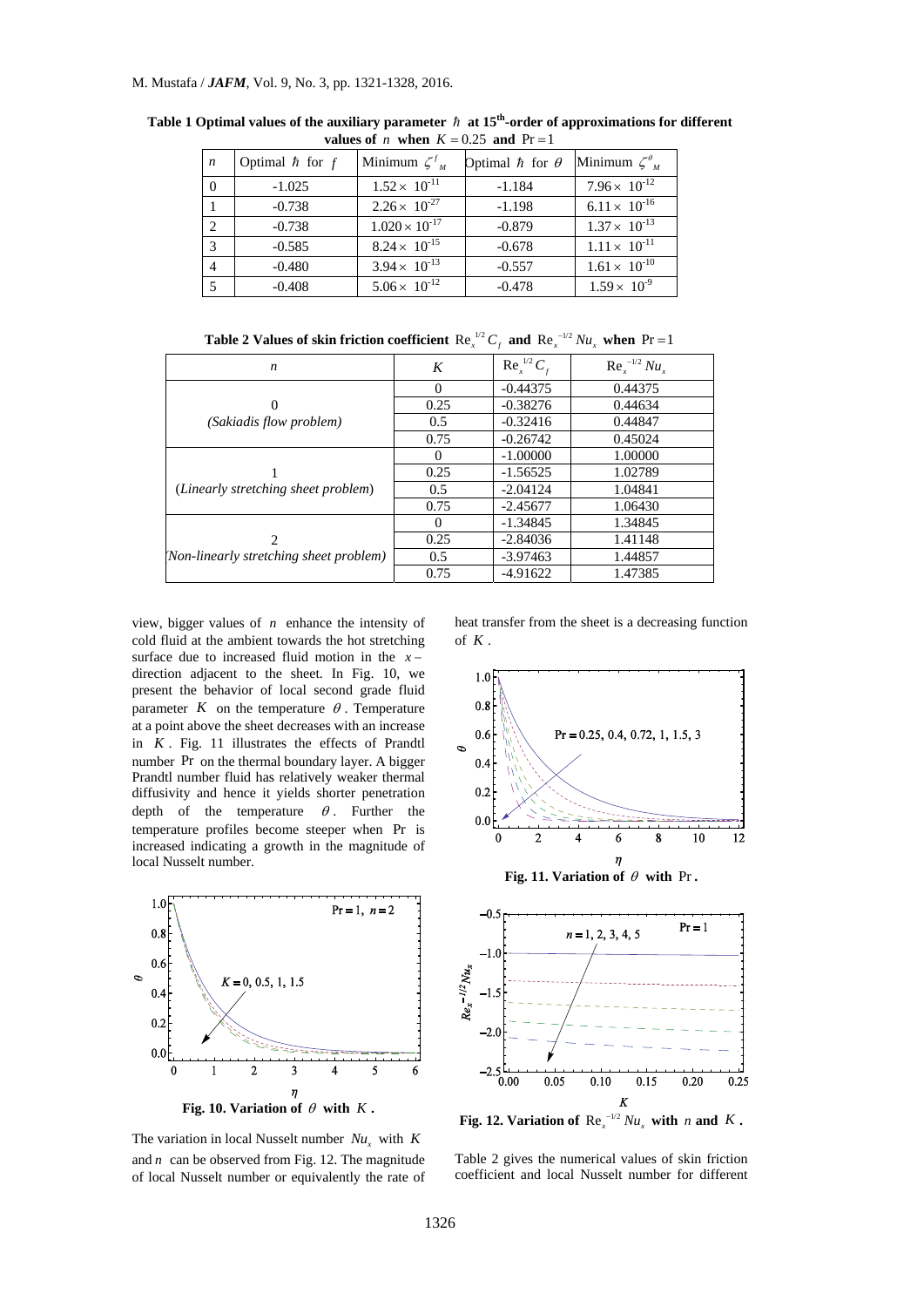values of local second grade fluid parameter *K* . The cases of Sakiadis flow  $(n = 0)$ , linearly stretching sheet  $(n = 1)$  and non-linearly stretching sheet with  $n = 2$  are considered. We notice that magnitude of skin friction coefficient increases when  $K$  is increased in the linearly and nonlinearly stretching sheet problems. Interestingly, opposite trend is observed in the Sakiadis flow problem.

#### **5 CONCLUDING REMARKS**

For the first time, the flow and heat transfer of viscoelastic fluid due to non-linearly stretching sheet is considered. Analytic solutions are computed by powerful analytical approach namely optimal homotopy analysis method (OHAM). The main observations of this work are outlined below:

- (i) Analytic solutions are found in excellent agreement with the numerical solutions in a limiting sense.
- (ii) Velocity increases and temperature decreases when the power-law index *n* is incremented.
- (iii) An increase in the local second grade fluid parameter *K* increases the velocity and decreases the temperature distribution.
- (iv) Both skin friction coefficient and local Nusselt number have direct and linear relationship with the local second grade fluid parameter *K* .
- (v) The well known Sakiadis flow problem for second grade fluid can be obtained as special case of present study by substituting  $n = 0$ .

## **REFERENCES**

- Abbabsandy, S., E. Shivanianand and K. Vajravelu (2011). Mathematical properties of h-curve in the frame work of the homotopy analysis method. *Communications in Nonlinear Science and Numerical Simulation*. 16, 4268-4275.
- Abbas, A., Y. Wang, T. Hayat and M. Oberlack (2008). Hydromagnetic flow in a viscoelastic fluid due to the oscillatory stretching surface. *International Journal of Non-Linear Mechanics* 43, 783-793.
- Abel, M. S. and N. Mahesha (2008). Heat transfer in MHD viscoelastic fluid flow over a stretching sheet with variable thermal conductivity, non-uniform heat source and radiation. *Applied Matehmatical Modelling* 32, 1965–1983.
- Abel, M. S., N. Mahesha and S. B. Malipatil (2010). Heat transfer due to MHD slip flow of a second-grade liquid over a stretching sheet through a porous medium with non uniform heat source/sink. *Chemical Engineering Communications* 198, 191-213.
- Ariel, P. D. (2001). Axisymmetric flow of a second grade fluid past a stretching sheet. *International Journal of Engineering Science* 39, 529-553.
- Cortell, R. (2006). Flow and heat transfer of an electrically conducting fluid of second grade over a stretching sheet subject to suction and to a transverse magnetic field. *International Journal of Heat and Mass Transfer* 49, 1851- 1856.
- Hassan, H. and M. M. Rashidi (2014). An analytic solution of micropolar flow in a porous channel with mass injection using homotopy analysis method. *International Journal of Numerical Methods for Heat and Fluid Flow* 24, 419-437.
- Hayat, T. and M. Sajid (2007). Analytic solution for axisymmetric flow and heat transfer of a second grade fluid past a stretching sheet. *International Journal of Heat and Mass Transfer* 50, 75-84.
- Are those that the second grade fluid and the second grade fluid past and the second grade fluid past and the second grade fluid past and the second grade fluid and the second grade fluid decreases when the power-law inde Hayat, T., M. Mustafa and I. Pop (2010). Heat and mass transfer for Soret and Dufour's effect on mixed convection boundary layer flow over a stretching vertical surface in a porous medium filled with a viscoelastic fluid. *Communications in Nonlinear Science and Numerical Simulation* 15, 1183-1196.
	- Hayat, T., M. Mustafa and M. Sajid (2009). Influence of thermal radiation on Blasius flow of a second grade fluid. *Zeitschrift Fur Naturforschung* 64, 827-833.
	- Hayat, T., Z. Iqbal and M. Mustafa (2012). Flow of a second grade fluid over a stretching surface with Newtonian heating. *Journal of Mechanics* 28, 209-216.
	- Liao, S. (2010). An optimal homotopy-analysis approach for strongly nonlinear differential equations. *Communications in Nonlinear Science and Numerical Simulation* 15, 2003- 2016.
	- Liu, I. C. (2004). Flow and heat transfer of an electrically conducting fluid of second grade over a stretching sheet subject to a transverse magnetic field. *International Journal of Heat and Mass Transfer* 47, 4427-4437.
	- Marinca, V. and N. Herisanu (2008). Application of optimal homotopy asymptotic method for solving nonlinear equations arising in hear transfer. International *Communications in Heat and Mass Transfer* 35, 710-715.
	- Massoudi, M. (2003). Boundary layer flow of a second grade fluid with variable heat flux at the wall. *Applied Mathematics and Computation* 143, 201-212.
	- Mastroberardino, A. (2014). Comment on "Heat transfer in MHD viscoelastic boundary layer flow over a stretching sheet with thermal radiation and non-uniform heat source/sink". *Communications in Nonlinear Science and Numerical Simulation* 19, 1638-1643.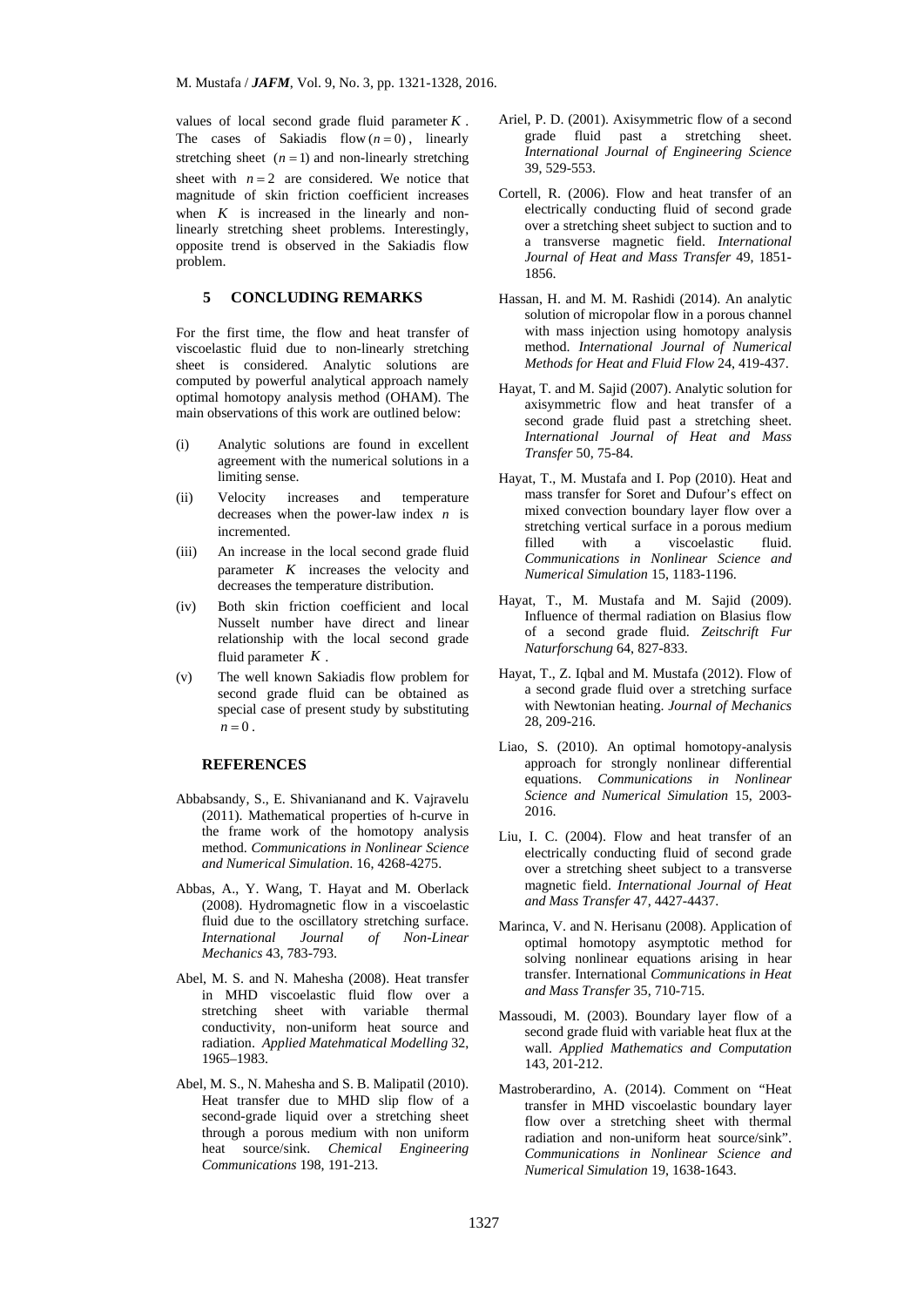- Mustafa, M., M. A. Farooq, T. Hayat and A. Alsaedi (2013). Numerical and series solutions for stagnation-point flow of nanofluid over an exponentially stretching sheet. *PLoS ONE* 8, doi:10.1371/journal.pone. 0061859.
- Mustafa, M., M. Nawaz, T. Hayat and A. Alsaedi (2014). MHD boundary layer flow of second grade nanofluid over a stretching sheet with convective boundary condition. *Journal of Aerospace Engineering* 27.
- Mustafa, M., T. Hayat and S. Obaidat (2013). Boundary layer flow of a nanofluid over an exponentially stretching sheet with convective boundary conditions. *International Journal of Numerical Methods for Heat and Fluid Flow* 23, 945-959.
- Niu, Z. and C. Wang (2010). A one-step optimal homotopy analysis method for nonlinear differential equations. *Communications in Nonlinear Science and Numerical Simulation* 15, 2026-2036.
- Olajuwon, B. I. (2011). Convection heat and mass transfer in a hydromagnetic flow of a second grade fluid in the presence of thermal radiation and thermal diffusion. *International Communications in Heat and Mass Transfer* 38, 377-382.
- Raftari, B., F. Parvaneh and K. Vajravelu (2013). Homotopy analysis of the magnetohydrodynamic flow and heat transfer of a second grade fluid in a porous channel. *Energy* 59, 625-632.
- Rashidi, M. M., N. Freidoonimehr, A. Hosseini, O. A. Bég and T. K. Hung (2014). Homotopy

simulation of nanofluid dynamics from a nonlinearly stretching isothermal permeable sheet with transpiration. *Meccanica* 49, 469-482.

- Sheikholeslami, M., H. R. Ashorynejad, D. Domairry and I. Hashim (2012). Investigation of the laminar viscous flow in a semi-porous channel in the presence of uniform magnetic field using optimal homotopy asymptotic method. *Sains Malaysiana* 41, 1281-1285.
- Sheikholeslami, M., R. Ellahi, H. R. Ashorynejad, G. Domairry and T. Hayat (2014). Effects of heat transfer in flow of nanofluids over a permeable stretching wall in a porous medium. *Journal of Computational and Theoretical Nanoscience* 11, 486-496.
- Turkyilmazoglu, M. (2014). Three dimensional MHD flow and heat transfer over a stretching/shrinking surface in a viscoelastic fluid with various physical effects. *International Journal of Heat and Mass Transfer* 78, 150-155.
- Vajravelu, K. and T. Roper (1999). Flow and heat transfer in a second grade fluid over a stretching sheet. *International Journal of Non-Linear Mechanics* 34, 1031-1036.
- C. Wang (2010). A one-step optimal MHD flow and heat transfer of a vanish method for nonlinear stretching shinking surface in a viscosine and Numerical Simulation International Journal of Heat and T. (2011). Convection be Weidman, P. (2014). Comment on "Heat transfer in MHD viscoelastic boundary layer flow over a stretching sheet with thermal radiation and non-uniform heat source/sink", M.M. Nandeppanavar, K. Vajravelu & M.S. Abel [Commun Nonlinear Sci Numer Simulat 16 (2011) 3578–3590]. *Communications in Nonlinear Science and Numerical Simulation* 19, 3412-3417.